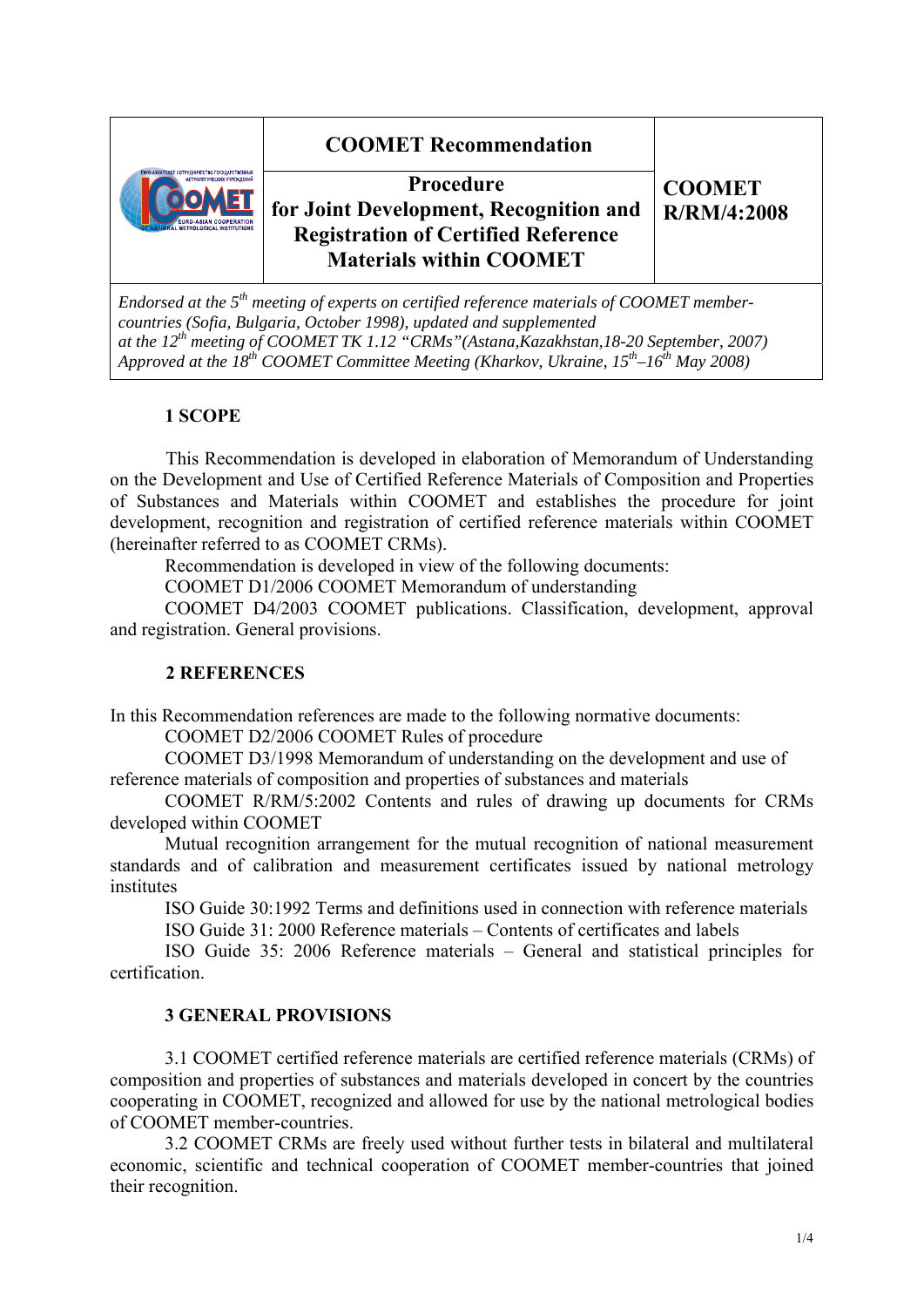3.3 The procedure for the use of COOMET CRMs in the countries is established in compliance with the existing national documents; in the absence thereof - in compliance with COOMET documents.

3.4 The following CRMs may be recognized as COOMET CRMs:

- CRMs developed by several countries in concert according to the preliminarily agreed requirements;

- CRMs, developed by one of COOMET member-countries with participation of the interested countries in the certification of a certified reference material;

- CRMs accepted in Appendix C of the MRA.

3.5 CRMs, having the "state" status (certified, recognized or approved) in the Coordinator's country are proposed for the recognition as COOMET CRMs, if they were developed in concert, or in the country of CRM development author, if other countries participated in their certification.

3.6 The development of COOMET CRMs is undertaken in compliance with COOMET Document D2/2006 pertaining to the works on agreed COOMET projects.

3.7 In the course of COOMET CRMs development the rules and methods of certification and other technological and methodological procedures are established by the relevant technical documents agreed upon by participants of work.

#### **4 PROCEDURE FOR THE DEVELOPMENT OF CERTIFIED REFERENCE MATERIALS WITHIN COOMET**

4.1 The development of certified reference materials within COOMET normally includes the following stages:

a) filling in the form for a proposed project (appendix 1 to COOMET Document D2/2006), accompanied by detailed information on the content of the proposed work;

b) approval of the project (appendix 2 to COOMET Document D2/2006: the form of agreed project);

c) drawing up and approval of the working plan, containing the stages, dates and the parties, responsible for each stage;

d) works to be performed in compliance with the agreed working plan;

e) review and approval of the results of the works at the meetings of experts of COOMET Technical Committees (COOMET TC).

4.2 In the course of COOMET CRM development the working plan under p. 4.1. should contain the following stages:

- development and adoption of the agreement (arrangement, contract, etc.), regulating legal and economical aspects of cooperation, appointment of coordinator of works (when CRMs are developed by several countries in concert);

- development and adoption of specification for CRM development, containing the programme of CRM certification;

- works on the preparation and testing CRM material and on CRM certification;

- drawing up the report and draft documents on CRMs being developed in compliance with COOMET Recommendation R/RM/5:2002.

4.3 The metrological examination of the documents on CRMs developed within COOMET for the conformity with the requirements of ISO Guides 30, 31, 35 should be obligatorily performed by the body of the state metrological service of the country coordinating the joint development of COOMET CRMs, оf the country–author of COOMET CRMs development with participation of other countries in certification or оf the country– author of the data, submitted for the inclusion in Appendix C of the MRA.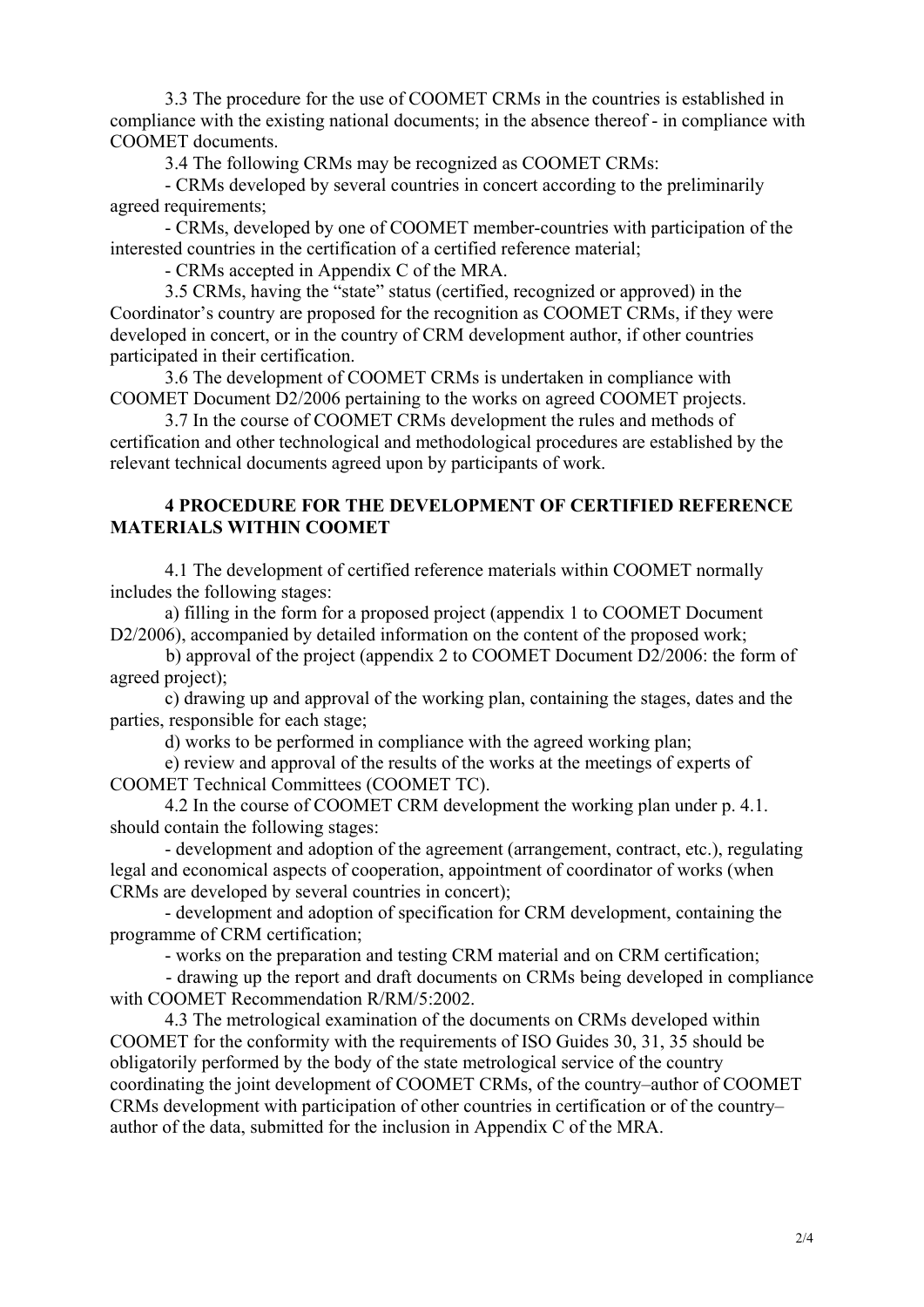#### **5 PROCEDURE FOR THE RECOGNITION AND THE REGISTRATION OF COOMET CRMS**

5.1 The decision of CRM recognition as COOMET CRM and entering it in the Register of COOMET CRMs is taken at the meeting of COOMET Committee and the corresponding record is made in the minutes of the meeting.

5.2 CRM is entered in the Register of COOMET CRMs, if the decision of its recognition is confirmed by at least three countries including the author and the coordinator of CRM development.

5.3 The procedure for the recognition of COOMET CRMs, developed by the Project Coordinators:

5.3.1 The documents, prepared by the Project Coordinator in conformity with p. 4.3 of this Recommendation and metrological examination report are considered at the meetings of the corresponding COOMET TCs.

5.3.2 The chairmen of COOMET TCs submit the record from the minutes of COOMET TC meeting concerning the possibility to recognize the CRMs under consideration as COOMET CRMs and the list of these CRMs to COOMET TC 1.12 "Certified Reference materials".

5.3.3 The Chairman of COOMET TC 1.12 "Certified Reference materials" compiles the complete list of certified reference materials, agreed for the recognition as COOMET CRMs and submits it to the Secretariat of COOMET Committee with a corresponding draft decision written down in the minutes.

5.4 The procedure for the recognition of COOMET CRMs, accepted in Appendix C of the MRA and submitted by the Project Coordinators:

5.4.1 MRA CRMs can be recognized as COOMET CRMs as agreed by the parties either from the results of comparisons within COOMET or from supplementary information, in the form of details on publications in international journals or on undergoing peer review, provided by the author in support of calibration and measurement capabilities (CMC).

5.4.2 Reports on comparisons and supplementary information are considered at the meetings of corresponding COOMET TCs.

5.4.3 The further procedure of works is in conformity with p.p. 5.3.2 and 5.3.3.

5.5 The Register of COOMET CRMs and the data base of COOMET CRMs are maintained by COOMET TC 1.12 "CRMs".

5.6 The information on the numbers, assigned to COOMET CRMs in the Register of COOMET CRMs is submitted by COOMET TC 1.12 "CRMs" within a month time after the meeting of the COOMET Committee to the Chairmen of COOMET TCs (within which COOMET CRMs are developed) and to the Contact Persons of COOMET member-countries in TC 1.12 "CRMs".

5.7 The countries that did not join the recognition of a particular CRM may join its recognition later on. In this case a relevant notice is to be sent to COOMET TC 1.12 "CRMs" which includes the joining country in the list of the countries that have already joined the CRM recognition and so notifies the Chairmen of COOMET TCs (within which COOMET CRMs are developed) and the Contact Persons of COOMET member-countries in TC 1.12 "CRMs".

5.8 TC 1.12 "CRMs" annually provides the information on the progress of the Register of COOMET CRMs to the meetings of COOMET Committee.

5.9 The information on CRMs entered in the Register of COOMET CRMs is disseminated according to the rules adopted in the countries which joined the recognition of these CRMs.